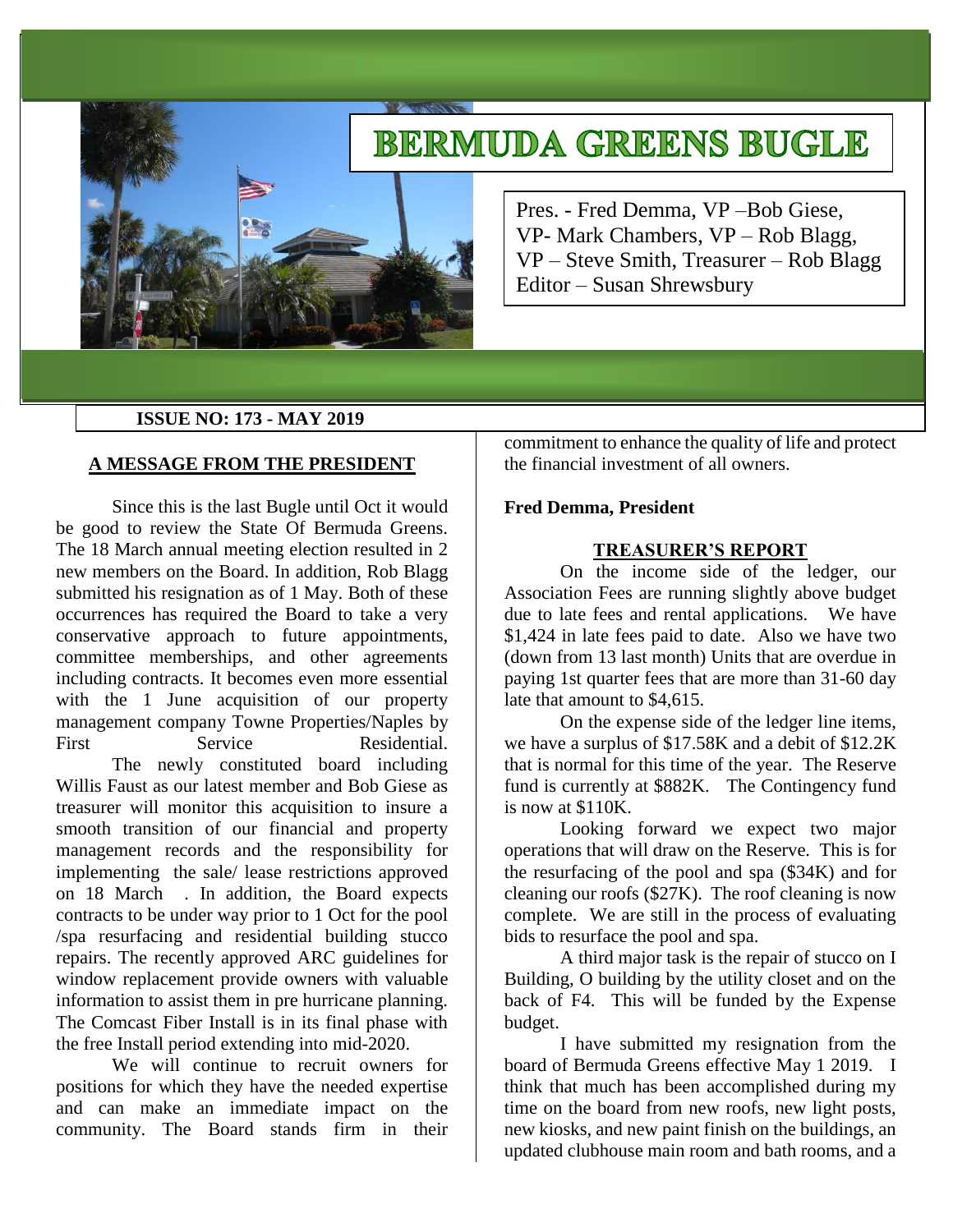good start on repaving of our roadways. It has been a challenge but a rewarding one. Thank you all for your support. It is much appreciated. Please continue to support the new board as they look out for your investment in Bermuda Greens.

## **Rob Blagg, Treasurer**

#### **PROPERTY MANAGER**

Monday and Thursday when trash is placed curbside, some owners put plastic garbage bags out. What happens next? Those big black birds (grackles, ravens, or crows?) poke and peck and make openings in the plastic bag and the search for morsels renders debris scattered by beak and wind. Now if all trash to be disposed of were containerized, it would end this dilemma.

I'm not a sun-bather. But I've seen many owners and their family members who are. Several years ago, my wife had a malignant melanoma removed from her back. The dermatologist told her it was related to the summer when she was sixteen and worked as a life guard. I hope our sun-bathers visit a dermatologist once a year.

The office phone has an answering function. Playback is often distorted. Add to that the air handler from the clubhouse is behind where I sit. Add to that I'm partially deaf due to firing a bazooka in the U.S. Army Rangers. So you are welcome to call the office. But I'd prefer that you would call me on my cell. It's 239-285-5973. It's an iPhone so you can also text me. I get a lot of spam and robot calls on my cell. If I don't answer my cell, it just means I haven't programmed your name and number into my contact directory. If you leave a message, I will call you back. And I'll add you to my contacts.

Friendly reminder: the mailbox kiosks have bulletin board and owners seeking to sell their own condo are permitted to advertise with a 3" x 5" card. Realtors are not permitted to advertise.

Hurricane Season is June 1 to November 30. To borrow from Hamlet, "The readiness is all." Or the boy scout motto: Be Prepared.

#### **Clement Ross, Property Manager**

# **LONG RANGE PLANNING COMMITTEE**

The LRP is pleased to welcome two new members, Diane Smith and Lorrie Beaumont. This year LRP completed recommendations for the roof cleaning and maintenance project. Our roofs are now back to their original color and will be maintained on a regular basis to avoid the buildup of dirt and mold. On a new agenda item, Guy Miata and Diane Smith agreed to take the lead on a project to explore ways to replace the pavers at the entrance to the club house, a project that was tabled after Irma. LRP will make recommendations to the Board after consulting with multiple contractors on potential alternatives.

If you would like to participate on LRP, please contact one of our committee members, or send us a message through Clement. Have a safe summer and see you in the fall!

Sue Giese, Pete Asimakopoulos, Jan McCloskey, Guy Miata, Diane Smith & Lorrie Beaumont

## **Sue Giese, LRPC Chair suegiese@gmail.com**

## **BERMUDA GREENS WEBSITE**

www.BermudaGreensNaples.com

Your website has just turned a year old and should be your "Go To" place for information you may need about our community. The latest forms, governing documents, notices and other important information can easily be found by clicking on the appropriate item in the menu.

The most recent Notifications can be found be scrolling down on the home page. These will change regularly as new notifications come along.

Agendas and Minutes for every Board meeting can now be found next to each on the new Notices/Agendas/Minutes tab in the menu on the Home page. It is important to note that only Approved Minutes are posted on the Website.

Username and Password for the Secured areas of the website can be obtained by emailing Clement. Remember you can email Clement with questions or requests by clicking under his picture on the Property Management page, where you can also attach documents or photos if needed and you will receive a copy of the email you have sent.

The website is still a baby with lots of room to grow. We are always looking for suggestions, so if you have something you would like us to add to